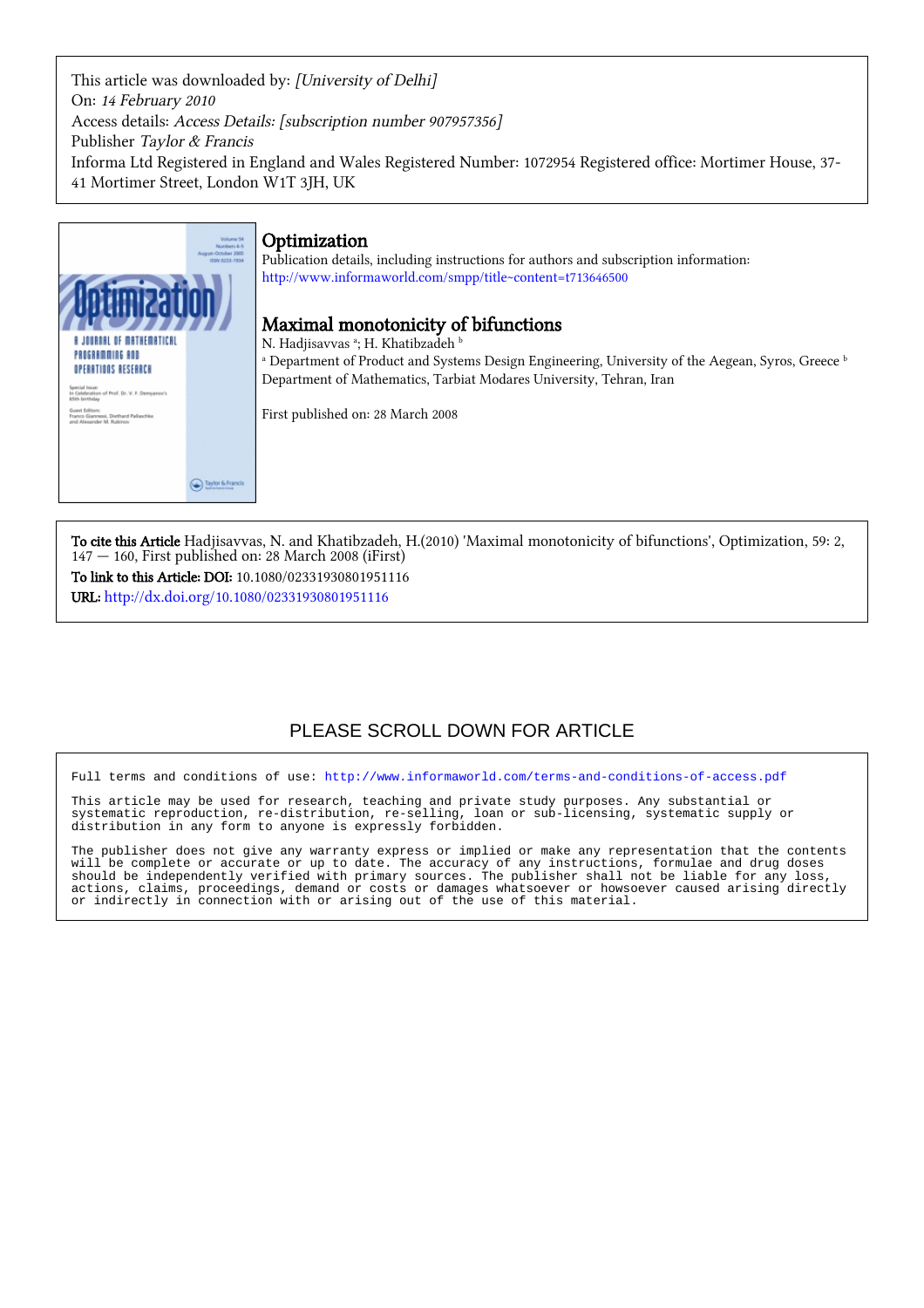

# Maximal monotonicity of bifunctions

N. Hadjisavvas<sup>a\*</sup> and H. Khatibzadeh<sup>b</sup>

<sup>a</sup> Department of Product and Systems Design Engineering, University of the Aegean, Syros, Greece; <sup>b</sup>Department of Mathematics, Tarbiat Modares University, Tehran, Iran

(Received 13 January 2007; final version received 15 October 2007)

For each monotone bifunction  $F$  defined on a subset  $C$  of a Banach space, an associated monotone operator  $A<sup>F</sup>$  can be defined. The bifunction F is called maximal monotone, if  $A<sup>F</sup>$  is maximal monotone. We find conditions for a bifunction to be maximal monotone and show the relation to the existence of solutions of an equilibrium problem. Also, we establish some properties of the domain  $C$  when  $F$  is maximal monotone. Finally, we define and study cyclically monotone bifunctions.

Keywords: equilibrium problem; monotone bifunctions; maximal monotone operators; cyclic monotonicity

Mathematics Subject Classifications 2000: 47H05; 47H04; 49J40; 49J53

#### 1. Introduction

Given a nonempty subset  $C$  of a Banach space  $X$ , by the term 'bifunction' we understand any function  $F: C \times C \to \mathbb{R}$  such that  $F(x, x) = 0$  for all  $x \in C$ . A bifunction F is called monotone if

 $\forall x, y \in C$ ,  $F(x, y) + F(y, x) < 0$ .

Monotone bifunctions were systematically studied in the seminal paper by Blum and Oettli [2] in relation with the following equilibrium problem; find  $x_0 \in C$  such that

$$
\forall y \in C, \quad F(x_0, y) \ge 0.
$$

The equilibrium problem unifies a lot of different problems in Optimization and Nonlinear Analysis (see [2] for a detailed presentation) and for this reason the existence of solutions for equilibrium problems was studied in a large number of papers. Recently, there were many papers devoted to algorithms for finding such solutions, see, e.g. [4–7,11].

ISSN 0233–1934 print/ISSN 1029–4945 online © 2010 Taylor & Francis DOI: 10.1080/02331930801951116 http://www.informaworld.com

<sup>\*</sup>Corresponding author. Email: nhad@aegean.gr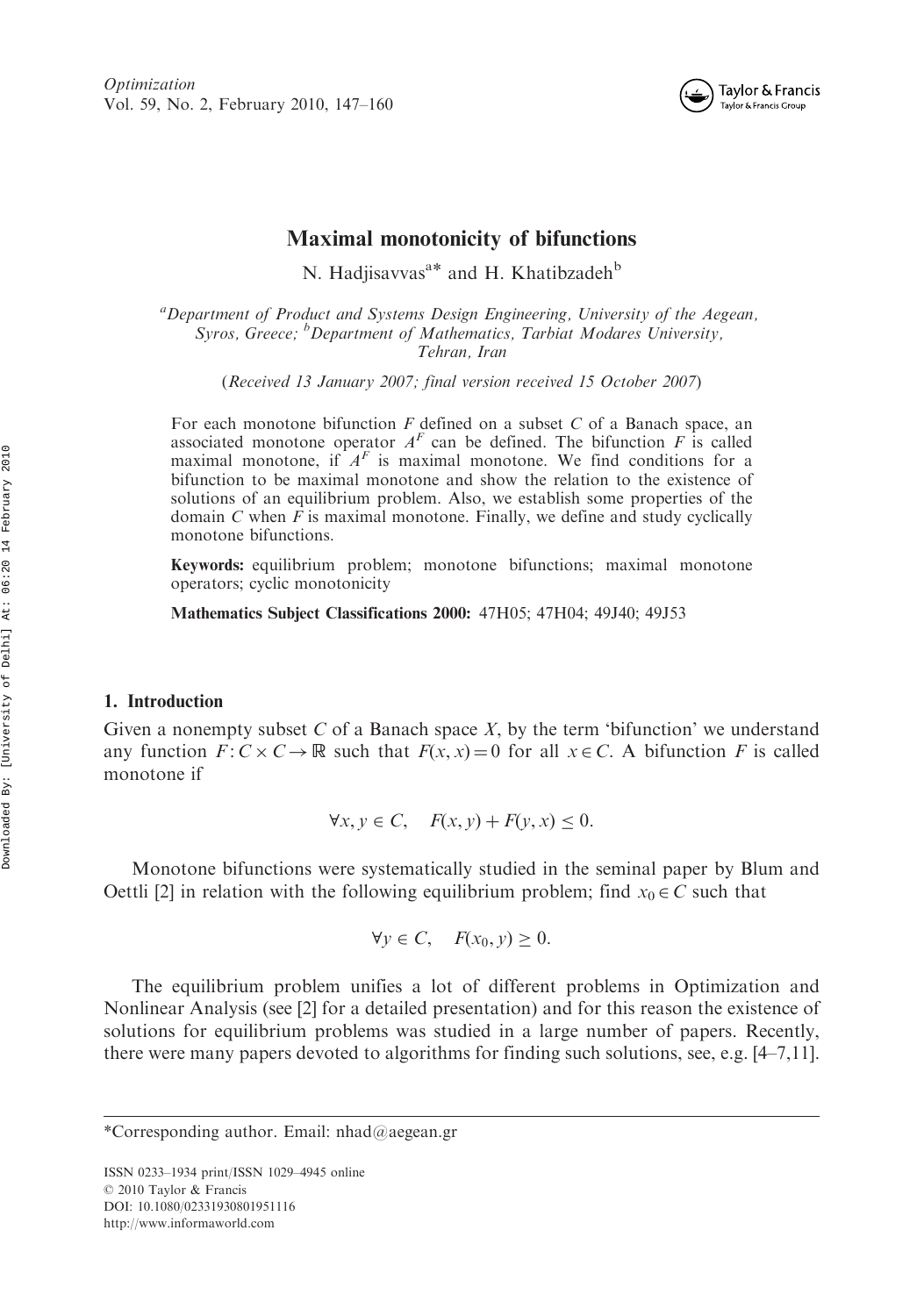In the present article we study monotone bifunctions from another viewpoint. To each bifunction F corresponds a monotone operator  $A^F$  defined by  $A^F(x) = \partial F(x, \cdot)(x)$ . A monotone bifunction F will be called maximal monotone, if  $A<sup>F</sup>$  is maximal monotone. Our aim is to study some properties of maximal monotone bifunctions, with regard to their domain of definition, equilibrium problems, cyclic monotonicity, etc.

In Section 2, we define maximal monotonicity of bifunctions, and show the relation between this notion and a notion of resolvent for bifunctions. In Section 3, we give several kinds of criteria that guarantee maximal monotonicity of bifunctions. In Section 4, we investigate some consequences of maximal monotonicity regarding the set C. In particular, we give general conditions that guarantee that  $\overline{C}$  is convex or that int  $C = \text{int } D(A^F)$ . Finally, in Section 5 we introduce and study cyclically monotone bifunctions. It is shown that a bifunction F is cyclically monotone, if and only if there exists a function  $f: C \to \mathbb{R}$ such that  $F(x, y) \leq f(y) - f(x)$  for all  $x, y \in C$ . If in particular F is maximal monotone and int  $C \neq \emptyset$ , then f is uniquely defined up to a constant and convex on int C.

As the results of the article show, maximal monotone bifunctions have some properties that can be expected from similar properties of maximal monotone operators, but we provide several examples to show that other properties that seem plausible are not, in fact, true.

In the following, X will denote a reflexive Banach space X equipped with a norm, such that both  $X$  and  $X^*$  are strictly convex (by Troyanski's theorem, any reflexive Banach space can be renormed with an equivalent norm so that both  $X$  and  $X^*$  are locally uniformly convex, and this implies strict convexity; see [8]). In this case the duality map

$$
\mathcal{J}(x) = \{x^* \in X^* : \langle x^*, x \rangle = ||x||^2 = ||x^*||^2\}
$$

is single-valued, surjective, odd, strictly monotone and demicontinuous (i.e. continuous when X and  $X^*$  are equipped, respectively, with the strong and the weak topology) [8]. We denote the open unit ball of X by B. For any multivalued operator  $A: X \to 2^{X^*}$ , we denote its domain by  $D(A)$  and its graph by gr A. Given any function  $f: X \to \mathbb{R} \cup \{+\infty\}$ (not necessarily convex) with domain dom f, its (Fenchel Moreau) subdifferential is defined as the multivalued operator  $\partial f$  where

$$
\partial f(x) = \begin{cases} \{x^* \in X^* : \forall y \in X, f(y) - f(x) \ge \langle x^*, y - x \rangle, \} & x \in \text{dom } f \\ \emptyset, & x \notin \text{dom } f. \end{cases}
$$

A function  $f: C \to \mathbb{R}$  is called upper hemicontinuous if its restriction on each line segment of C is upper semicontinuous. An operator  $A: X \to 2^{X^*}$  is called upper hemicontinuous, if its restriction on each line segment of  $D(A)$  is upper semicontinuous (as a multivalued map) with respect to the weak\* topology in  $X^*$ .

## 2. Maximal monotonicity of bifunctions

Let  $F: C \times C \rightarrow \mathbb{R}$  be a monotone bifunction. Following [1], we define the operator  $A^F: X \to 2^{X^*}$  as follows,

$$
A^{F}(x) = \begin{cases} \{x^* \in X^* : \forall y \in C, F(x, y) \ge \langle x^*, y - x \rangle\} & \text{if } x \in C \\ \emptyset & \text{if } x \in X \setminus C. \end{cases}
$$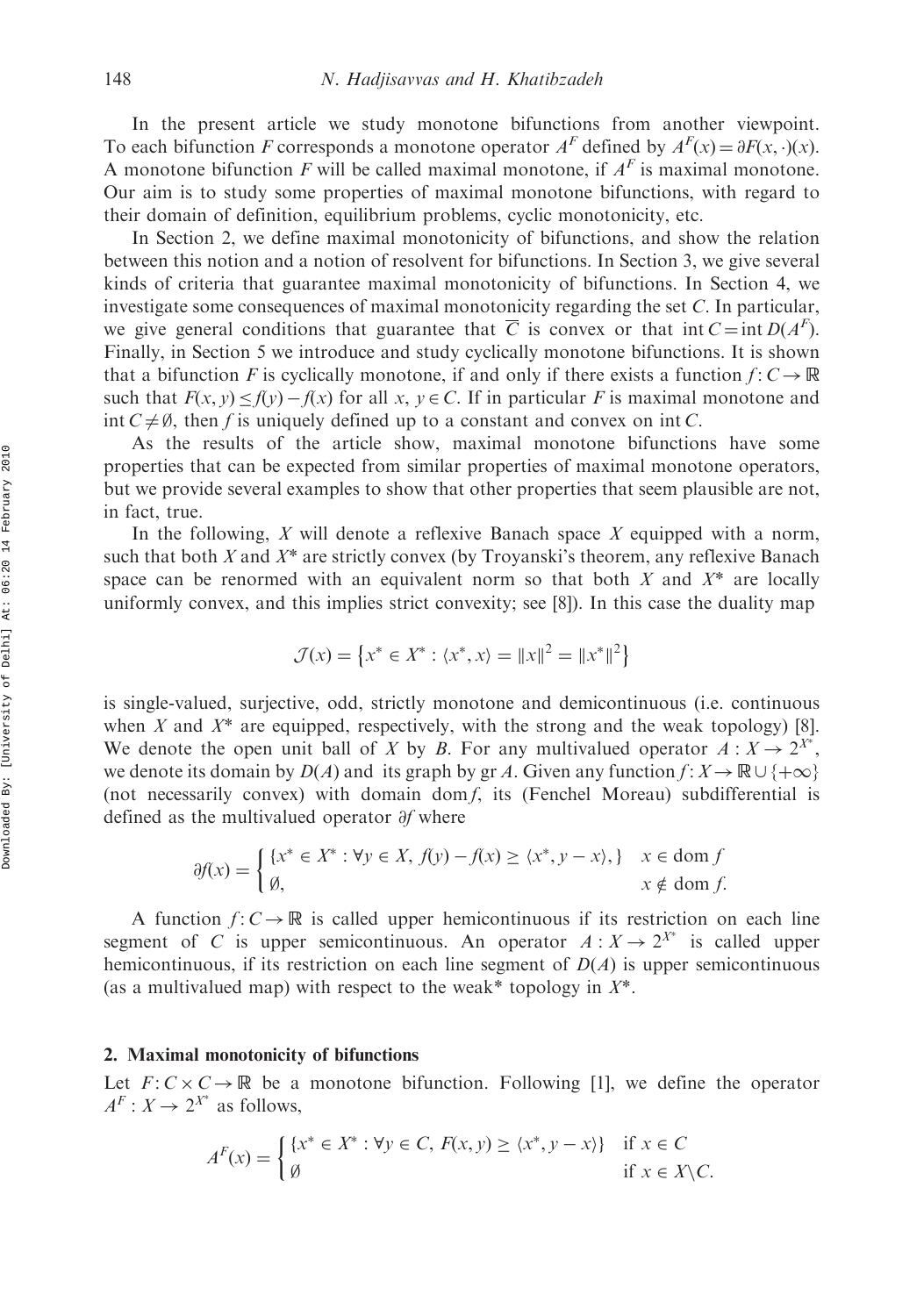In fact, if we define an extension  $\hat{F}$  of F on  $C \times X$  by setting  $\hat{F}(x, y) = +\infty$  for  $x \in C$ ,  $y \in X \setminus C$ , then we see that  $A<sup>F</sup>(x) = \partial F(x, \cdot)(x)$  for all  $x \in C$ . In the special case  $F(x, y) = \phi(y) - \phi(x)$ , where  $\phi$  is any function with dom  $\phi = C$ , one has  $A^F = \partial \phi$ . However, in general  $A<sup>F</sup>$  is not defined as the subdifferential operator of a unique function since for each  $x \in C$ ,  $\hat{F}(x, \cdot)$  is a different function. Nevertheless, one can show that  $A<sup>F</sup>$  is monotone with the same proof as for the subdifferential of a unique function [1]. Note that just as with subdifferentials, the values of  $A<sup>F</sup>$  are convex and closed.

Definition 2.1 A monotone bifunction F is called maximal monotone if  $A<sup>F</sup>$  is maximal monotone.

The previous definition of maximal monotonicity for bifunctions differs from the one initially given by Blum and Oettli [2]. We recall that a monotone bifunction  $F: C \times C \rightarrow \mathbb{R}$ is called maximal monotone in the sense of Blum and Oettli [2] (briefly, BO-maximal monotone), if for every  $(x, x^*) \in C \times X^*$  the following implication holds,

$$
\forall y \in C, F(y, x) + \langle x^*, y - x \rangle \le 0 \implies \forall y \in C, F(x, y) \ge \langle x^*, y - x \rangle. \tag{1}
$$

We provide an example of a monotone bifunction  $F$  which is BO-maximal monotone and such that  $D(A^F) = \emptyset$ .

Example 2.2 Let  $f: X \to \mathbb{R}$  be any odd function which is not a member of  $X^*$ . Define  $F: X \times X \to \mathbb{R}$  by  $F(x, y) = f(y - x)$ . Then F is monotone. It is obvious that F is BO-maximal monotone (in fact, there is no  $(x, x^*) \in X \times X^*$  that satisfies either side of implication (1)). Assume that  $x^* \in A^F(x)$  for some  $x \in X$ . Then for all  $y \in X$ ,

$$
f(y) = F(x, y + x) \ge \langle x^*, y \rangle.
$$

Applying the above relation to  $-y$ , we deduce that  $f(y) = \langle x^*, y \rangle$ , thus contradicting our assumption that f is not a continuous linear functional. For instance, if  $F : \mathbb{R} \times \mathbb{R} \to \mathbb{R}$  is given by  $F(x, y) = (y - x)^3$ , then  $D(A^F) = \emptyset$ .

See [1], as well as Proposition 3.3 for the relation between the two definitions of maximal monotonicity.

For each  $\lambda > 0$ , the obvious identity  $A^{\lambda F} = \lambda A^F$  implies that F is maximal monotone if and only if  $\lambda F$  is maximal monotone. Also, if F is maximal monotone and  $G: C \times C \rightarrow \mathbb{R}$  is a monotone bifunction and  $F \leq G$ , then G is also maximal monotone.

Given any monotone operator  $T: X \to 2^{X^*}$ , it is easy to check that for  $x, y \in D(T)$ ,

$$
\sup_{x^* \in T(x)} \langle x^*, y - x \rangle + \sup_{y^* \in T(y)} \langle y^*, x - y \rangle \le 0
$$

and in particular  $\sup_{x^* \in T(x)} \langle x^*, y - x \rangle \in \mathbb{R}$ . Thus the bifunction  $G_T : D(T) \times D(T) \to \mathbb{R}$ defined by

$$
G_T(x, y) = \sup_{x^* \in T(x)} \langle x^*, y - x \rangle \tag{2}
$$

is monotone and satisfies  $G_T(x, x) = 0$ ,  $\forall x \in D(T)$ . We have the following easy proposition, which shows some consistency of our definitions.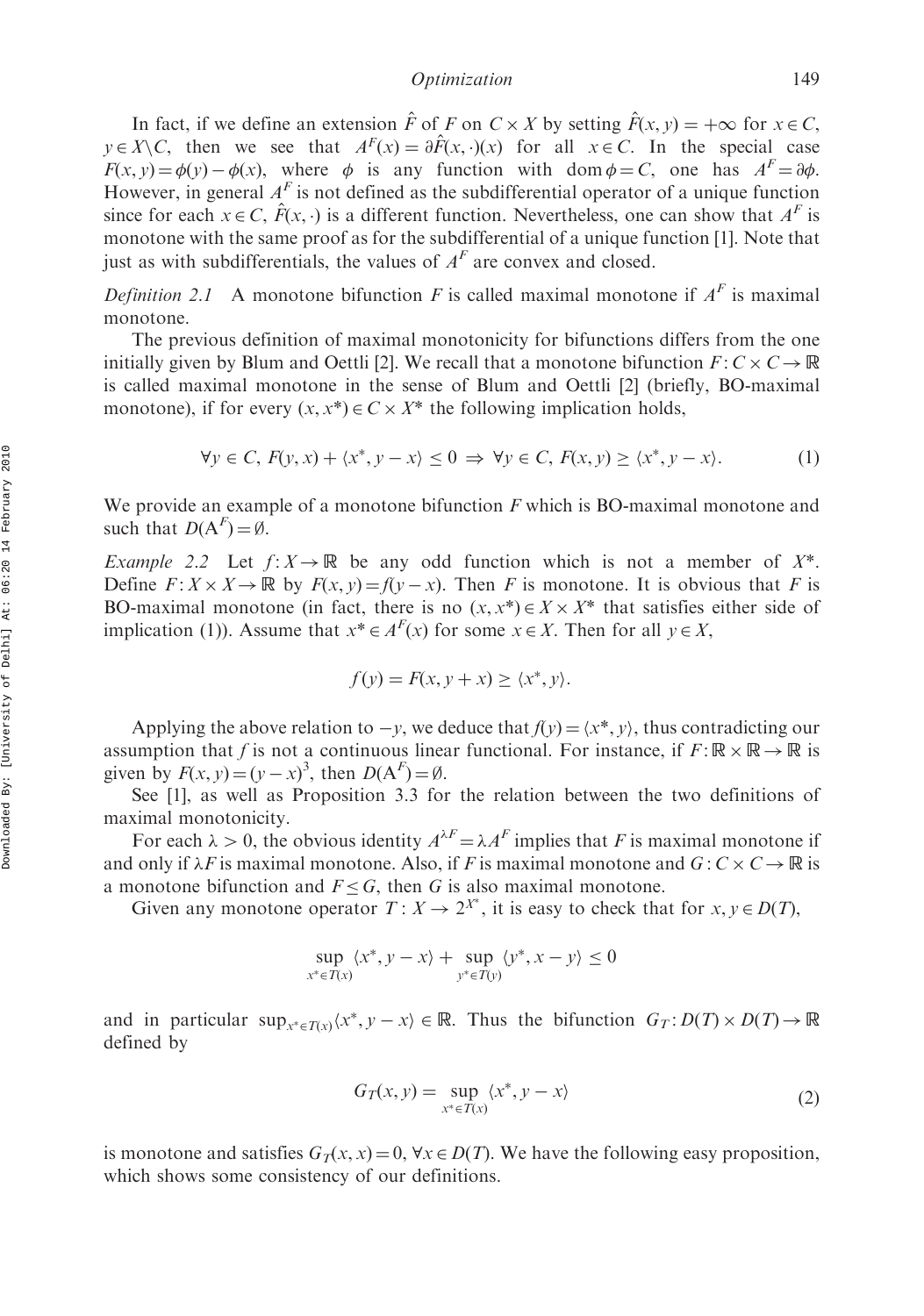PROPOSITION 2.3 If the operator T is maximal monotone then  $G_T$  is maximal monotone. In fact,  $A^{G_T} = T$ .

*Proof* Set  $\widetilde{T} := A^{G_T}$ . Assume that T is maximal monotone. If  $x \in D(T)$ ,  $x^* \in T(x)$  then for each  $y \in D(T)$ ,  $G_T(x, y) \ge \langle x^*, y - x \rangle$  by the definition of  $G_T$ . This means that  $x^* \in \widetilde{T}(x)$ , hence T is an extension of T, i.e. T is maximal monotone. This means that  $G_T$  is maximal monotone.

Note that the converse does not hold in general, as it is possible to have  $G_T = G_S$ for two monotone operators T and S, while  $T \neq S$ . For instance, if T is maximal monotone and S is any operator different from T such that  $\overline{co} S(x) = T(x)$  for all  $x \in X$ , then  $G_S = G_T$  hence  $G_S$  is maximal monotone, while S is not. Another example, T is the operator with domain  $D(T) = [0, +\infty)$  defined by  $T(x) = \{0\}$ ,  $\forall x \in [0, +\infty)$ . Then  $G_T: [0, +\infty) \times [0, +\infty) \to \mathbb{R}$  is given by  $G_T(x, y) = 0$  if  $x \in [0, +\infty)$  and  $A^{G_T}$  is given by  $A^{G_T}(x) = \{0\}$  if  $x \in [0, +\infty)$  and  $A^{G_T}(0) = (-\infty, 0]$ . Thus,  $A^{G_T}$  and  $G_T$  are maximal while  $T$  is not. Note that  $T$  has closed convex values. On the other hand, it is easy to see that the converse of Proposition 2.3 holds under assumptions that exclude the above examples.

PROPOSITION 2.4 Assume that T is monotone, has closed convex values, and  $D(T) = X$ . If  $G_T$  is maximal monotone, then T is maximal monotone.

*Proof* By assumption,  $A^{G_T}$  is maximal monotone. For each  $x \in X$  and  $z^* \in A^{G_T}(x)$  one has

$$
\forall y \in X, \quad \sup_{x^* \in T(x)} \langle x^*, y - x \rangle \ge \langle z^*, y - x \rangle.
$$

By an immediate consequence of the separation theorem, the above inequality implies that  $z^* \in T(x)$ . Hence  $A^{G_T}(x) \subseteq T(x)$  and by maximality of  $A^{G_T}$ , we deduce that T is maximal monotone.

Given a maximal monotone bifunction F, one can construct  $A<sup>F</sup>$  and the monotone bifunction  $G := G_{A^F}$ . One has  $G(x, y) \le F(x, y)$  for all  $x, y \in D(A^F)$ . According to Proposition 2.3,  $A^F = A^G$ . As the following example shows, in general F and G are not equal, thus showing that the correspondence  $F \rightarrow A^F$  is not one-to-one.

*Example 2.5* Let  $F: \mathbb{R} \times \mathbb{R} \to \mathbb{R}$  be defined by  $F(x, y) = y^2 - x^2$ . Then  $A^F(x) = \{2x\}$ , hence F is maximal monotone. One has  $G_{A^F}(x, y) = 2x(y - x)$ . Note that F and  $G := G_{A^F}$  are both maximal monotone,  $A<sup>F</sup> = A<sup>G</sup>$  but  $G(x, y) < F(x, y)$  unless  $x = y$ .

The idea and a proof of the following proposition is in essence contained in [1]. We include a short proof for the sake of completeness.

PROPOSITION 2.6 A monotone bifunction  $F$  is maximal monotone if and only if for each  $\lambda > 0$  (equivalently, for some  $\lambda > 0$ ) and each  $x \in X$  there exists  $x_{\lambda} \in C$  such that

$$
\forall y \in C, \quad \lambda F(x_{\lambda}, y) + \langle \mathcal{J}(x_{\lambda} - x), y - x_{\lambda} \rangle \ge 0.
$$
 (3)

This element  $x_{\lambda}$  is uniquely defined.

*Proof* It is known that a monotone operator T is maximal monotone if and only if for each  $x \in X$  there exists  $x' \in X$  such that  $0 \in \mathcal{J} (x'-x) + T(x')$ ; this element x' is unique in case  $\mathcal J$  is strictly monotone [8, p. 324], which is true under our assumption that X and  $X^*$ are strictly convex. Applying this to  $\lambda A^F$  for some  $\lambda > 0$ , we get that  $A^F$  is maximal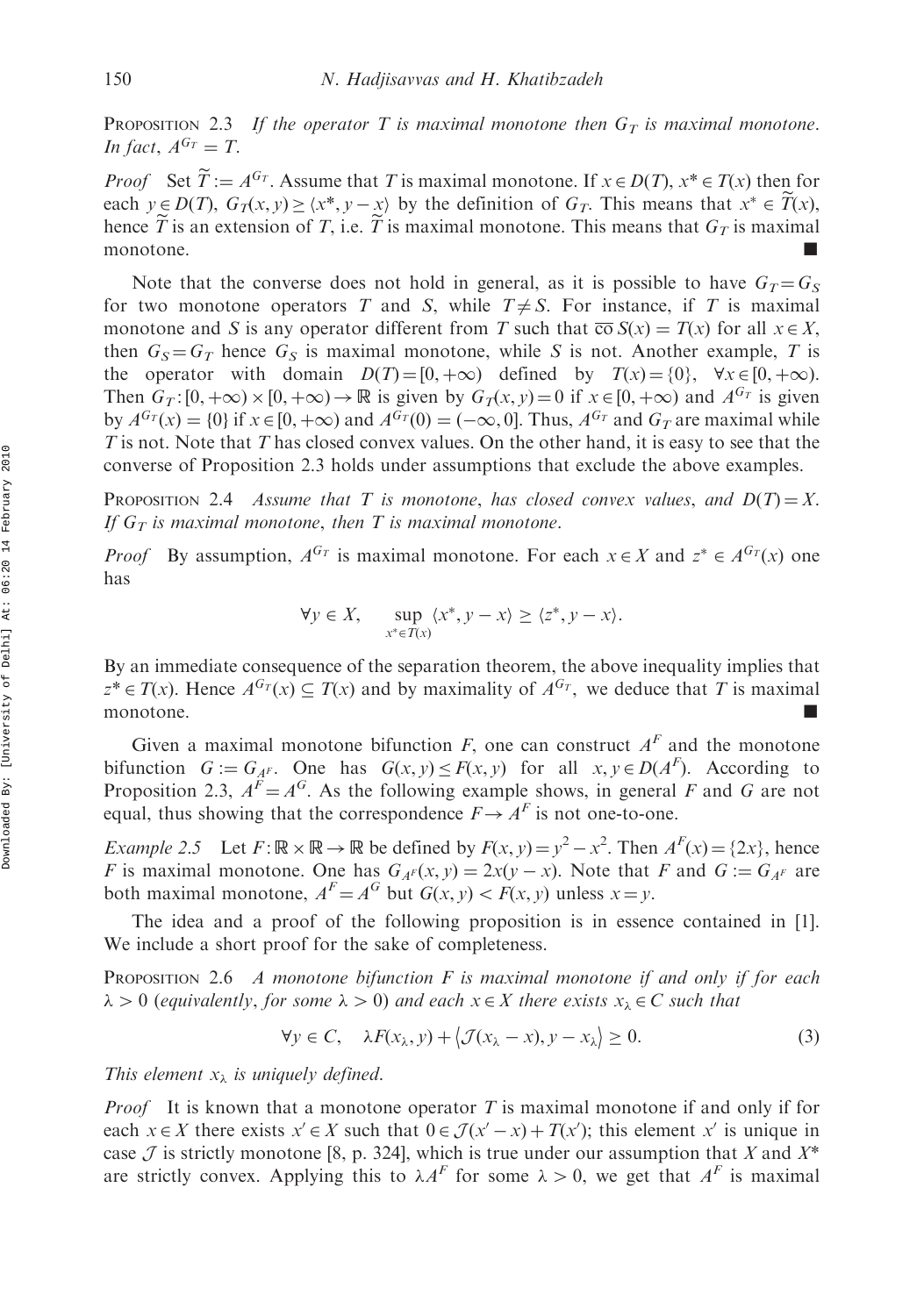monotone if and only if for each  $x \in X$  there exists a unique  $x_{\lambda} \in X$  such that  $\left(-\frac{1}{\lambda}\right)$   $\mathcal{J}(x_{\lambda}-x) \in A^F(x_{\lambda})$ . This is obviously equaivalent to (3).

Note that (3) implies that for every  $x \in X$ ,  $x_{\lambda} \in D(A^F)$ . The operator  $J_{\lambda}^F : X \to D(A^F)$ defined by  $J_{\lambda}^{F}(x) = x_{\lambda}$  is called the resolvent of *F*. Hence, the resolvent satisfies the following equation,

$$
\forall x \in X, \forall y \in C, \quad \lambda F(J_{\lambda}^{F}(x), y) + \langle \mathcal{J}(J_{\lambda}^{F}(x) - x), y - J_{\lambda}^{F}(x) \rangle \ge 0.
$$
 (4)

### 3. Criteria for maximal monotonicity

We now give a condition that guarantees maximality for  $F$ . See also [1] and [2].

**PROPOSITION** 3.1 Let  $C \subseteq X$  be nonempty, closed and convex. If F is monotone,  $F(\cdot, y)$  is upper hemicontinuous (i.e. upper semicontinuous on line segments) for all  $y \in C$  and  $F(x, \cdot)$  is convex and l.s.c. for all  $x \in C$ , then F is maximal monotone.

*Proof* For any  $\lambda > 0$  and  $x \in X$  define the bifunction  $F^{\lambda,x} : C \times C \to \mathbb{R}$  by

$$
F^{\lambda, x}(z, y) = \lambda F(z, y) + \langle \mathcal{J}(z - x), y - z \rangle.
$$
 (5)

This bifunction is monotone since,

$$
F^{\lambda, x}(z, y) + F^{\lambda, x}(y, z) = \lambda (F(z, y) + F(y, z)) + \langle \mathcal{J}(z - x) - \mathcal{J}(y - x), y - z \rangle
$$
  
\n
$$
\le -\langle \mathcal{J}(z - x) - \mathcal{J}(y - x), (z - x) - (y - x) \rangle
$$
  
\n
$$
\le -(\|z - x\| - \|y - x\|)^2.
$$
 (6)

Also, it is evident that  $F^{\lambda,x}(z, \cdot)$  is convex and l.s.c. for all  $z \in C$ . In addition,  $F^{\lambda,x}(\cdot, y)$  is upper hemicontinuous for all  $y \in C$  since  $\mathcal J$  is demicontinuous. Finally choose any  $z_0 \in C$ . Since  $F^{\lambda,x}(z_0, \cdot)$  is convex and l.s.c., it has an affine minorant; i.e. there exist  $z^* \in X^*$  and  $\alpha \in \mathbb{R}$  such that

$$
\forall y \in C, \quad F^{\lambda, x}(z_0, y) \ge \langle z^*, y \rangle + \alpha. \tag{7}
$$

Combining (7) with (6) we deduce that whenever  $C$  is unbounded, one has

$$
\lim_{\|y\| \to +\infty} F^{\lambda, x}(y, z_0) = -\infty.
$$

Hence, all assumptions of Theorem 1 in [2] are satisfied and the equilibrium problem

$$
\forall y \in C, \quad F^{\lambda, x}(z, y) \ge 0
$$

has a solution. The result follows from Proposition 2.6.

The above proposition can be generalized as follows,

**PROPOSITION** 3.2 Let  $C \subseteq X$  be nonempty, closed and convex. Assume that  $F(\cdot, y)$  is upper hemicontinuous for all  $y \in C$  and  $F(x, \cdot)$  is convex and l.s.c. for all  $x \in C$ . Furthermore, let  $G: C \times C \rightarrow \mathbb{R}$  be another monotone bifunction such that  $G(\cdot, y)$  is u.s.c. for all  $y \in C$ ,  $G(x, \cdot)$ is convex for all  $x \in C$ , and for all  $y \in C$ ,  $\limsup_{\|x\| \to +\infty} (G(x, y)) / (\|x\|) < +\infty$ . Then  $F + G$  is maximal monotone.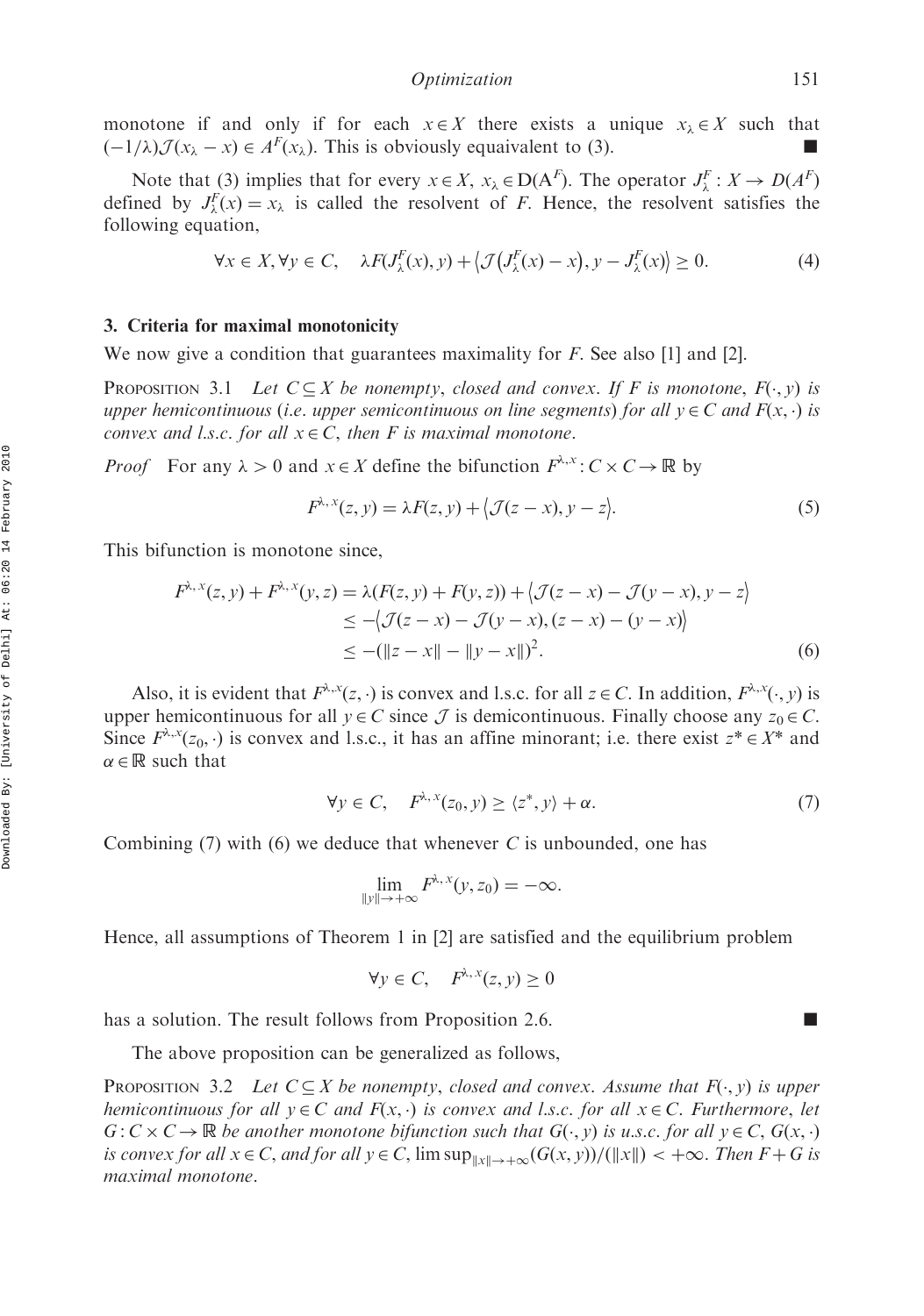*Proof* Define  $F^{\lambda,x}$  as in the proof of the previous proposition. Then using Equations (6), (7); and our assumption on G we deduce that there exists  $M \in \mathbb{R}$  such that

$$
F^{\lambda,x}(y,z_0) + \lambda G(y,z_0) \le -(\langle z^*,y\rangle + \alpha) - (\|z_0 - x\| - \|y - x\|)^2 + \lambda M \|y\|
$$

for sufficiently large  $||y||$ . Hence

$$
\lim_{\|y\| \to +\infty} (F^{\lambda,x}(y,z_0) + \lambda G(y,z_0)) = -\infty.
$$

We deduce again that all assumptions of Theorem 1 in [2] are satisfied and the equilibrium problem

$$
\forall y \in C, \quad F^{\lambda, x}(z, y) + \lambda G(z, y) \ge 0 \tag{8}
$$

has a solution. As before, the result follows from Proposition 2.6.

The following proposition was also shown in [1] in the special case  $G = 0$ . Here, we provide a shorter proof for the more general case.

**PROPOSITION** 3.3 Assume that C is nonempty closed and convex; and F, G are monotone bifunctions such that, F is BO-maximal monotone,  $F(x, \cdot)$  is l.s.c. and convex,  $G(\cdot, y)$  is upper semicontinuous,  $G(x, \cdot)$  is convex and  $\limsup_{\|x\| \to +\infty} (G(x, y)) / (\|x\|) < +\infty$  Then  $F + G$ is maximal monotone.

*Proof* Choose  $z_0 \in C$ . Since  $F(z_0, \cdot)$  is convex and l.s.c., there exist  $z^* \in X^*$  and  $\alpha \in \mathbb{R}$ such that

$$
\forall y \in C, \quad F(z_0, y) \ge \langle z^*, y \rangle + \alpha.
$$

It is clear from our assumption on G that for each  $x \in X$ ,

$$
\lim_{\|y\|\to+\infty} ((z^*,y)+\alpha -G(y,z_0)-\langle \mathcal{J}(y-x),z_0-x\rangle + \|y-x\|^2) = +\infty.
$$

Hence for  $||y||$  large enough,

$$
F(z_0, y) \ge \langle z^*, y \rangle + \alpha > G(y, z_0) + \langle \mathcal{J}(y - x), z_0 - x \rangle - ||y - x||^2
$$
  
=  $G(y, z_0) + \langle \mathcal{J}(y - x), z_0 - y \rangle$ .

If we set  $g(z, y) = F(z, y)$  and  $h(y, z) = G(y, z) + \langle \mathcal{J}(y - x), z - y \rangle$ , we see that all assumptions of Theorem 1A in [2] are satisfied. Hence, the equilibrium problem (8) has a solution, and the result follows again from Proposition 2.6.  $\blacksquare$ 

The above propositions provide a large class of maximal monotone bifunctions. However, as the following example shows, this class is not exhaustive.

*Example 3.4* Let  $F: \mathbb{R}^- \times \mathbb{R}^- \to \mathbb{R}$  be given by  $F(x, y) = x(x^2 - y^2)$ . Then F is monotone.  $A<sup>F</sup>$  can be readily calculated as,

$$
AF(x) = \begin{cases} \{-2x^2\} & \text{if } x < 0\\ \mathbb{R}^+ & \text{if } x = 0. \end{cases}
$$

Downloaded By: [University of Delhi] At: 06:20 14 February 2010 Downloaded By: [University of Delhi] At: 06:20 14 February 2010

$$
\mathcal{L}_{\mathcal{A}}
$$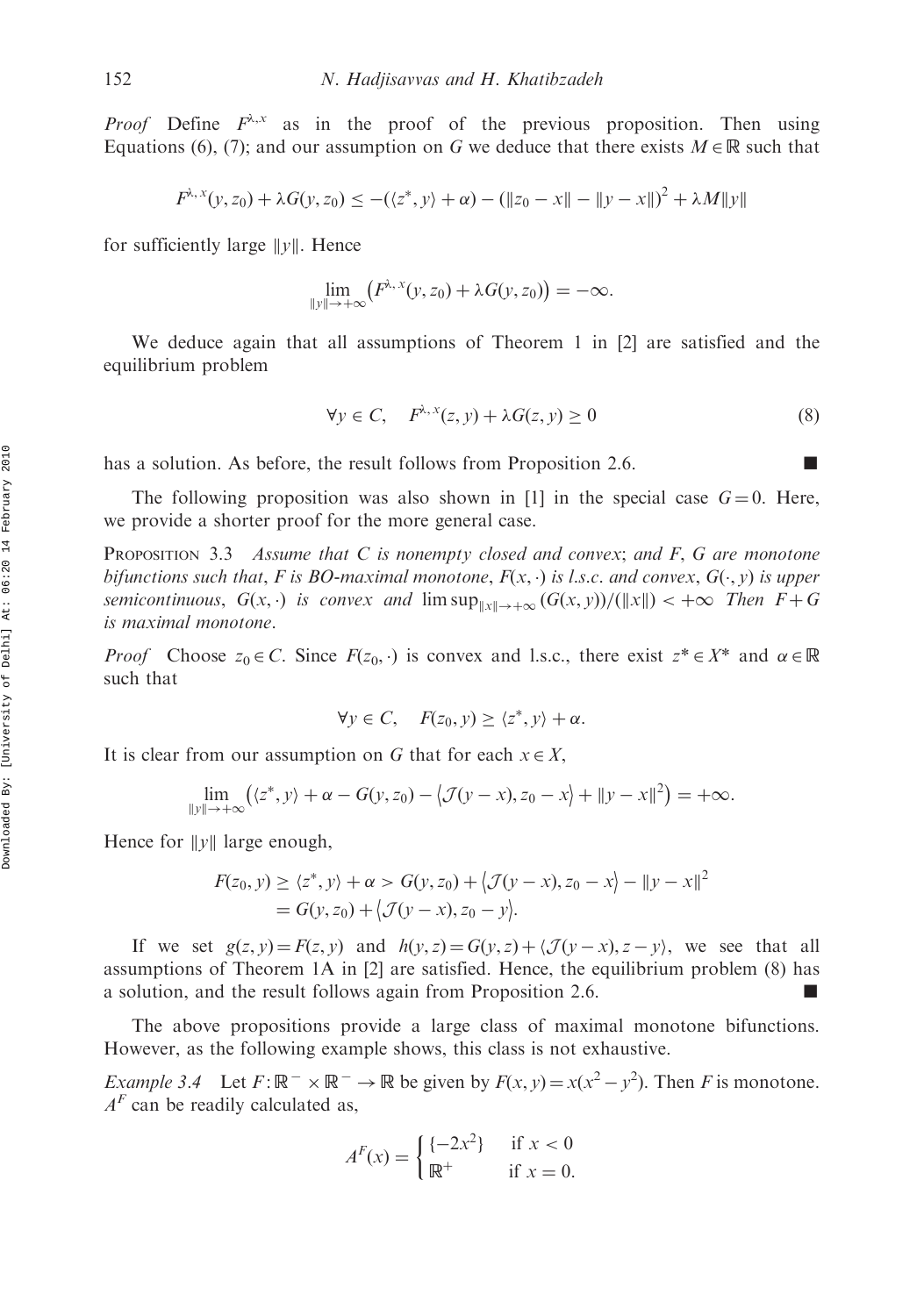It is obvious that  $A^F$  is maximal monotone. Now define  $F_1: \mathbb{R}^- \times \mathbb{R}^- \to \mathbb{R}$  by

$$
F_1(x, y) = \begin{cases} F(x, y), & y < \frac{x}{2} \\ -\frac{5x^2}{2}y + 2x^3, & \frac{x}{2} \le y \le 0. \end{cases}
$$

Note that for  $(x, y) \in \mathbb{R}^- \times \mathbb{R}^-$ ,  $-2x^2(y - x) \le F_1(x, y) \le F(x, y)$  (in fact, we have only to check the inequalities when  $x/2 < y \le 0$ ; in this case,  $F_1(x, y) \le F(x, y)$  is equivalent to  $y^2/x^2 - (5/2)(y/x) + 1 \ge 0$ , which is true for  $0 \le y/x \le 1/2$ . It follows that  $F_1$  is monotone and  $-2x^2 \in A^{F_1}(x)$ . Thus,  $F_1$  is maximal monotone. Finally,  $F_1(x, \cdot)$  is continuous but is not convex since

$$
F_1\left(x, \frac{x}{2}\right) = \frac{3}{4}x^3 > x^3 = \frac{1}{2}F_1(x, 0) + \frac{1}{2}F_1(x, x).
$$

Whenever  $F$  is defined on the whole space, we have another criterion for maximality.

**PROPOSITION** 3.5 Assume that  $F: X \times X \rightarrow \mathbb{R}$  is upper hemicontinuous with respect to the first variable, monotone, and  $D(A^F) = X$ . Then F is maximal monotone.

*Proof* Given  $x \in X$ , consider any straight line *l* through x, any sequence  $\{x_n\} \subseteq l$ converging to x and any  $x_n^* \in A^F(x_n)$ . Since  $A^F$  is monotone and defined everywhere, it is locally bounded, hence there exists a subsequence  $x_{n_i}^*$  weakly converging to some  $x^* \in X$ . Then

$$
\forall y \in X, \quad F(x, y) \ge \limsup_{i \to +\infty} F(x_{n_i}, y) \ge \limsup_{i \to +\infty} \langle x_{n_i}^*, y - x_{n_i} \rangle = \langle x^*, y - x \rangle.
$$

It follows that  $x^* \in A^F(x)$ . This means that for every straight line *l*,  $A^F: l \to 2^{X^*}$  is u.s.c. (see for instance Proposition 2.19, page 41 of [8]) i.e.  $A<sup>F</sup>$  is upper hemicontinuous. Since  $A<sup>F</sup>$ has weakly closed and convex values, it follows from Theorem 1.33, page 309 of [8] that  $A<sup>F</sup>$  is maximal monotone.

#### 4. Properties of maximal monotone bifunctions

PROPOSITION 4.1 Let  $F: C \times C \rightarrow \mathbb{R}$  be maximal monotone. Assume that for every  $x \in C$ and any converging sequence  $\{x_n\} \subseteq C$ , the sequence  $\{F(x, x_n)\}\$  is bounded from below. Then  $C \subseteq \overline{D(A^F)}$ . In particular,  $\overline{C}$  is convex.

*Proof* Using Troyanski's theorem [8, p. 30] we can renorm X so that both X and  $X^*$  are locally uniformly convex. For each  $x \in C$ , set  $x_{\lambda} = J_{\lambda}^{F}(x)$ . Then  $-\lambda^{-1} \mathcal{J}(x_{\lambda}-x) \in A^{F}x_{\lambda}$ , hence for all  $(y, y^*) \in \operatorname{gr} A^F$  we have

$$
\left\langle y^* + \frac{1}{\lambda} \mathcal{J}(x_\lambda - x), y - x_\lambda \right\rangle \ge 0.
$$
 (9)

We deduce that

$$
||x_{\lambda} - x||^2 \le \lambda \langle y^*, y - x \rangle + \lambda \langle y^*, x - x_{\lambda} \rangle + \langle \mathcal{J}(x_{\lambda} - x), y - x \rangle.
$$
 (10)

It follows that for every sequence  $\lambda_n \to 0^+$ ,  $x_{\lambda_n}$  is bounded. Thus, there exists a subsequence (which we denote again by  $\lambda_n$ ) such that  $x_{\lambda_n}$  is weakly converging to some  $\overline{x}$ .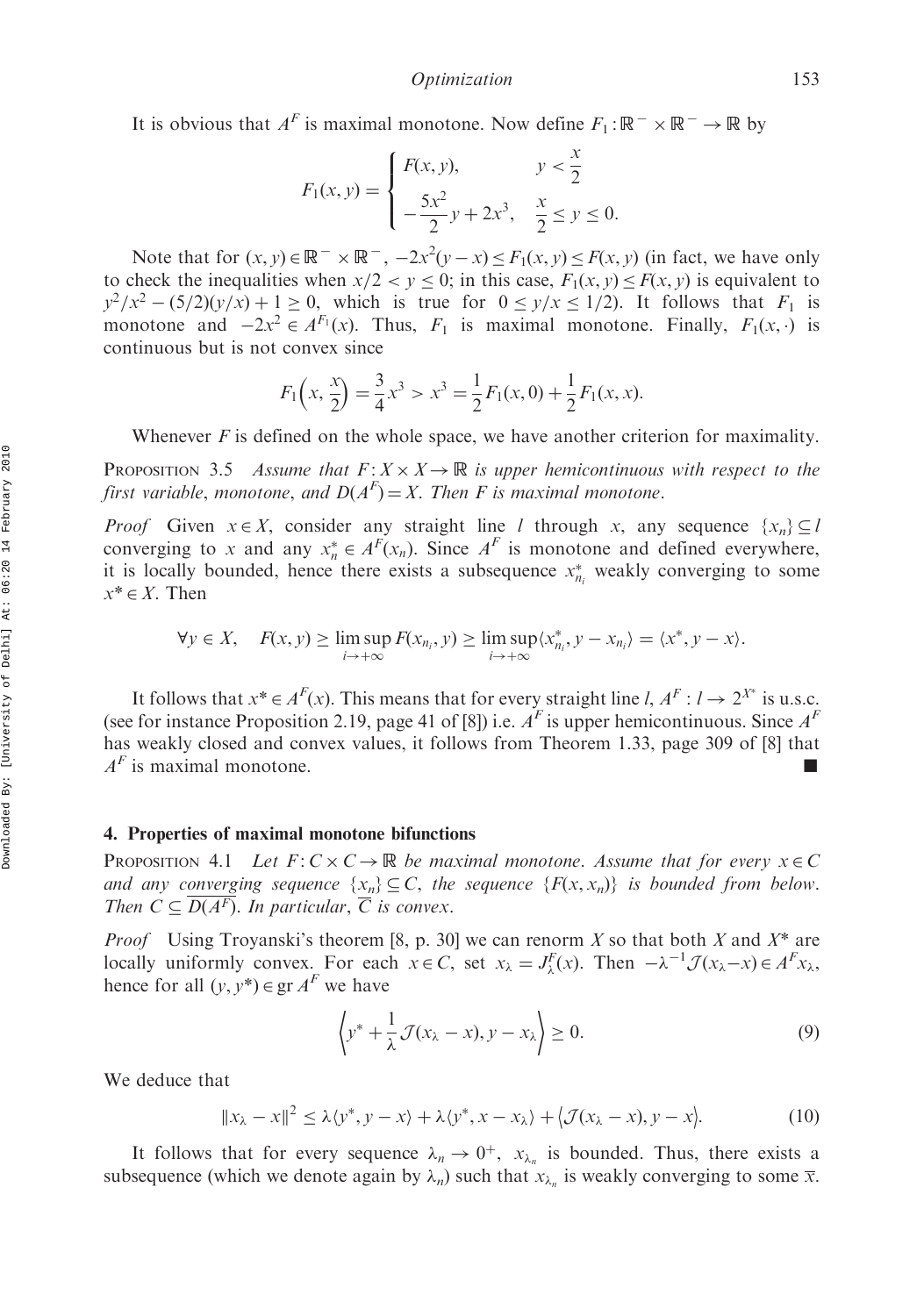Since the space X is reflexive and  $A<sup>F</sup>$  is maximal, we know that  $\overline{D(A^F)}$  is closed and convex, hence weakly closed, so  $\overline{x} \in \overline{D(A^F)}$ .

We consider two cases. If some subsequence of  $x_{\lambda_n}$  strongly converges to x, then  $x = \overline{x} \in D(A^F)$  and here we end. Otherwise, using (10) we get

$$
||x_{\lambda_n} - x||^2 \le \lambda_n ||y^*|| ||y - x|| + \lambda_n ||y^*|| ||x - x_{\lambda_n}|| + ||x_{\lambda_n} - x|| ||y - x||
$$

hence

$$
||x_{\lambda_n} - x|| \le \frac{\lambda_n ||y^*|| ||y - x||}{||x_{\lambda_n} - x||} + \lambda_n ||y^*|| + ||y - x||. \tag{11}
$$

By taking the limit we obtain

$$
\|\overline{x} - x\| \le \liminf_{n \to +\infty} \|x_{\lambda_n} - x\| \le \|y - x\|, \quad \forall y \in D(A^F)
$$
  
\n
$$
\Rightarrow \|\overline{x} - x\| \le \liminf_{n \to +\infty} \|x_{\lambda_n} - x\| \le \|y - x\|, \quad \forall y \in \overline{D(A^F)}.
$$

Taking  $y = \overline{x}$  we deduce that  $\|\overline{x} - x\| = \liminf_{n \to +\infty} \|x_{\lambda_n} - x\|$ . Thus, taking a subsequence if necessary, we can assume that  $\|\overline{x} - x\| = \lim_{n \to +\infty} \|x_{\lambda_n} - x\|$ . Since X is locally uniformly convex, it has the Kadec–Klee property [8], hence we deduce that  $x_{\lambda_n} \rightarrow \overline{x}$  strongly. Using (3) we infer

$$
||x - x_{\lambda n}||^2 \leq \lambda_n F(x_{\lambda_n}, x) \leq -\lambda_n F(x, x_{\lambda_n}).
$$

By our assumption on F we obtain  $||x - \overline{x}||^2 \le 0$  hence  $x = \overline{x}$ . This contradicts our assumption that no subsequence of  $x_{\lambda_n}$  strongly converges to x. Since  $D(A^F) \subseteq C \subseteq \overline{D(A^F)}$ and  $D(A^F)$  is convex, we infer that  $\overline{C} = D(A^F)$  is convex.

COROLLARY 4.2 Assume that C is closed, F is maximal monotone, and that for every  $x \in C$ ,  $F(x, \cdot)$  is l.s.c. Then C is convex and  $C = D(A^F)$ .

*Proof* Trivial application of Proposition 4.1.

COROLLARY 4.3 Assume that C is convex, F is maximal monotone, and that for every  $x \in C$ ,  $F(x, \cdot)$  is convex and l.s.c. at some point  $y_0 \in C$ . Then  $C \subseteq D(A^F)$ .

*Proof* Given  $x \in C$ , set  $f(y) = F(x, y)$  for  $y \in C$  and  $f(y) = +\infty$  for  $y \in X \setminus C$ . Then f is convex, and also l.s.c. at  $y_0$ . It follows that its biconjugate  $f^{**}$  is proper, since  $f^{**}(y_0) = f(y_0)$ . Hence,  $f^{**}$  (and also f) are bounded below by a continuous affine function. Thus, all assumptions of the previous proposition are satisfied.  $\blacksquare$ 

PROPOSITION 4.4 Assume that C is convex, and that  $F(x, \cdot)$  is convex and l.s.c. for every  $x \in C$ . Then int  $C = \text{int } D(A^F)$ .

*Proof* The assertion is obvious whenever int  $C = \emptyset$ . Assume that int  $C \neq \emptyset$ . For each  $x_0 \in \text{int } C$ , the convex function  $F(x_0, \cdot)$  is continuous at  $x_0$ , hence  $\partial F(x_0, \cdot)(x_0) \neq \emptyset$ . This means that  $A^F(x_0) \neq \emptyset$ , hence int  $C \subseteq D(A^F)$  $\Box$ ).

*Definition 4.5* A bifunction F is called locally bounded at a point  $x_0 \in X$  if there exists a neighbourhood V of  $x_0$  and  $k \in \mathbb{R}$  such that  $F(x, y) \le k$  for all  $x, y \in V \cap C$ .

We obtain the following version of Proposition 4.1 using local boundedness.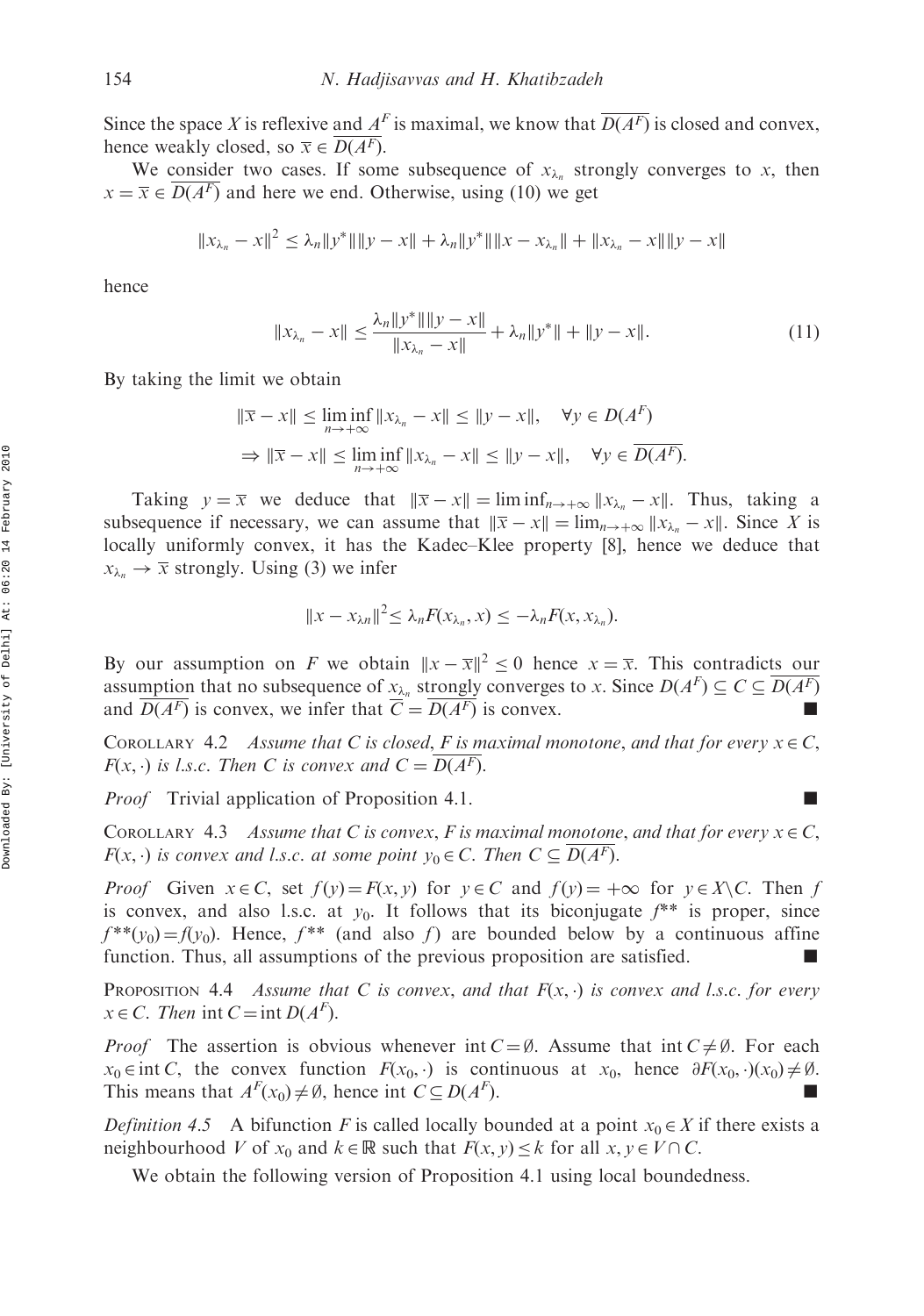PROPOSITION 4.6 Assume that C is convex and F is maximal monotone and locally bounded at every point of  $\overline{C}$ . Then  $C \subseteq \overline{D(A^F)}$ .

*Proof* As in the proof of Proposition 4.1 we renorm X, and then set for every  $x \in C$ ,  $x_{\lambda} = J_{\lambda}^{F}(x)$  and choose a sequence  $\lambda_n \to 0^+$ . We obtain again that either there exists a subsequence of  $x_{\lambda_n}$  strongly converging to x, in which case  $x \in \overline{D(A^F)}$ , or there exists a subsequence, which we denote again by  $x_{\lambda_n}$ , strongly converging to some element  $\bar{x} \in C$ . Since F is locally bounded at  $\bar{x}$ , there exists a neighbourhood  $V = \bar{x} + 2\varepsilon B$  of  $\bar{x}$  and  $k \in \mathbb{R}$ such that for every  $z, z' \in V \cap C$ , one has  $F(z, z') \leq k$ . Assume that  $x \neq \overline{x}$ . Choose  $t \in (0, 1)$ such that  $z := \bar{x} + t(x - \bar{x}) \in \bar{x} + \varepsilon B$ . Let *n* be large enough so that  $x_{\lambda_n} \in \bar{x} + \varepsilon B$ . Set  $z_{\lambda_n} = x_{\lambda_n} + t(x - x_{\lambda_n})$ . Then

$$
||z - z_{\lambda_n}|| = ||(1 - t)(\bar{x} - x_{\lambda_n})|| < \varepsilon.
$$

Hence  $||z_{\lambda_n} - \bar{x}|| < 2\varepsilon$ . Since C is convex,  $z_{\lambda_n} \in C$ . Setting  $y = z_{\lambda_n}$  in (3) we obtain

$$
\left\langle \mathcal{J}(x-x_{\lambda_n}), z_{\lambda_n}-x_{\lambda_n} \right\rangle \leq \lambda_n F(x_{\lambda_n}, z_{\lambda_n}) \leq \lambda_n k.
$$

Taking the limit as  $n \to +\infty$  we observe that  $z_{\lambda_n} - x_{\lambda_n} \to z - \bar{x}$ , hence demicontinuity Taking the first as  $h > +\infty$  we observe that  $2\lambda_n \rightarrow \lambda_{\lambda_n}$ ,  $\lambda_2 \rightarrow x$ , hence demicontributy<br>of J implies  $\langle J(x - \bar{x}), z - \bar{x} \rangle \le 0$ . Since  $z - \bar{x} = t(x - \bar{x})$  we obtain  $||x - \bar{x}||^2 \le 0$  which contradicts the assumption  $x \neq \bar{x}$ . Hence  $x = \bar{x} \in \overline{D(A^F)}$ .

Whenever F is locally bounded on int C, we can deduce that int  $C = \text{int } D(A^F)$  without assuming that  $F(x, \cdot)$  is convex.

PROPOSITION 4.7 Assume that F is maximal monotone and locally bounded on int C and that  $C \subseteq \overline{D(A^F)}$ . Then int  $C = \text{int } D(A^F)$ .

*Proof* Given  $x_0 \in \text{int } C$ , let  $k \in \mathbb{R}$  and  $\varepsilon > 0$  be such that  $x_0 + 2\varepsilon B \subseteq C$  and  $F(x, y) \leq k$  for all  $x, y \in x_0 + 2\varepsilon B$ . Then  $x_0 \in \overline{D(A^F)}$  since  $C \subseteq \overline{D(A^F)}$ . For any  $x \in D(A^F) \cap (x_0 + \varepsilon B)$ , all  $x^* \in A^F(x)$  and all  $v \in \varepsilon B$  we have

$$
\langle x^*, v \rangle = \langle x^*, x + v - x \rangle \le F(x, x + v) \le k,
$$

since  $x + v \in x_0 + 2\varepsilon B$ . Hence for every  $x \in D(A^F) \cap (x_0 + \varepsilon B)$ ,  $\sup_{x^* \in A^F(x)} \|x^*\| \le k/\varepsilon$ . It follows that  $A^F$  is locally bounded at  $x_0$ . By the Libor–Vesely´ Theorem [9],  $x_0 \in \text{int } D(A^F)$ . Hence, int  $C = \text{int } D(A^F)$  $\sum$ ).

If  $F: C \times C \to \mathbb{R}$  is a bifunction and  $x_0 \in C$  is a solution of the equilibrium problem for  $F$  on  $C$ , i.e.

$$
\forall y \in C : F(x_0, y) \ge 0
$$

then it is obvious that  $0 \in A^F(x_0)$ , i.e.  $x_0$  is not just a solution for the variational inequality problem for  $A^F$  on C, but also a zero of  $A^F$ . However, usually we want to solve the equilibrium problem on a closed convex subset K of C. If we denote by  $F_K$  the restriction of F on K, then in general  $A^{F_K} \neq A^F$  on K. For instance, if  $C = \mathbb{R}$ ,  $F(x, y) = x(y - x)$ ,  $A<sup>F</sup>(x) = \{x\}$  and we choose  $K = [1, 2]$ , then

$$
A^{F_K}(x) = \begin{cases} (-\infty, 1] & \text{if } x = 1\\ \{x\} & \text{if } x \in (1, 2) \\ [2, +\infty) & \text{if } x = 2. \end{cases}
$$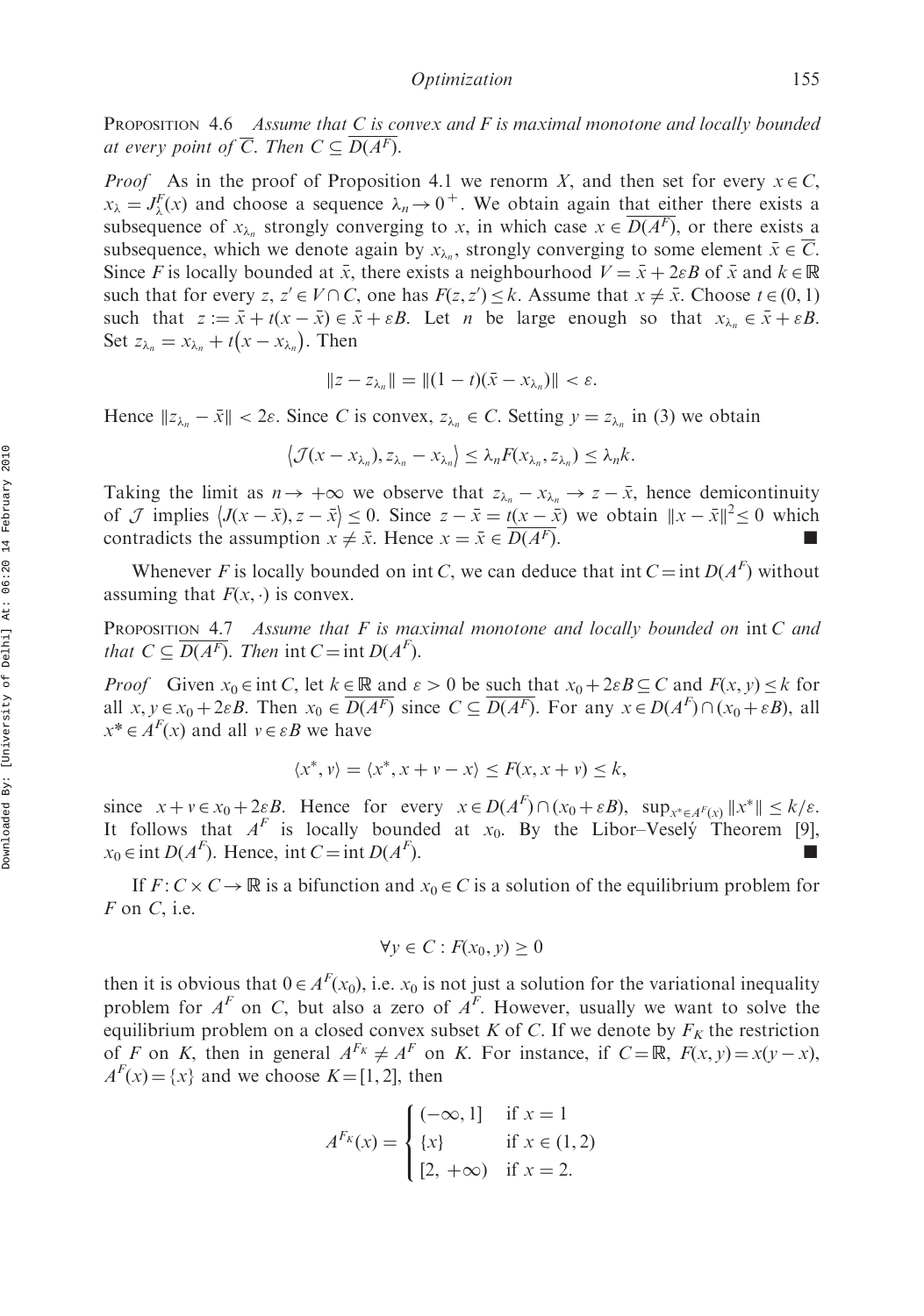Note that  $A^{F_k}$  is maximal monotone. The solution of the equilibrium problem for F on K is 1. As expected,  $0 \in A^{F_K}(1)$  while  $0 \notin A^{F}(1)$ . The following proposition shows that maximality of  $A^{F_K}$  follows from a qualification condition.

**PROPOSITION** 4.8 Let  $F: C \times C \rightarrow \mathbb{R}$  be maximal monotone and  $K \subseteq C$  be a closed convex set such that  $0 \in \text{int}(K - D(A^F))$ . Then  $F_K$  is maximal monotone and  $A^{F_K}(x) = A^F(x) + N_K(x)$ for all  $x \in K$ , where

$$
N_K(x) = \{x^* \in X^* : \forall y \in K, \ \langle x^*, y - x \rangle \le 0\}
$$

is the normal cone to  $K$  at  $x$ .

*Proof* The subdifferential  $\partial \delta_K$  of the indicator function  $\delta_K$  of K is a maximal monotone operator and it is known that  $\partial \delta_K(x) = N_K(x)$  for every  $x \in K$ , while  $\partial \delta_K(x) = \emptyset$  for  $x \in X \backslash K$ . Since  $A^F$  is also maximal monotone, it follows from our assumptions that  $A^F + \partial \delta_K$ is maximal monotone [3]. It is clear that  $D(A^F + \partial \delta_K) \subset K$ . For every  $x \in D(A^F + \partial \delta_K)$  and  $x^* \in (A^F + \partial \delta_K)(x)$  there exist  $x_1^* \in A^F(x)$  and  $x_2^* \in N_K(x)$  such that  $x^* = x_1^* + x_2^*$ . Thus for every  $y \in K$ ,

$$
F(x, y) \ge \langle x_1^*, y - x \rangle \ge \langle x_1^*, y - x \rangle + \langle x_2^*, y - x \rangle = \langle x^*, y - x \rangle.
$$

Hence,  $(A^F + \partial \delta_K)(x) \subseteq A^{F_K}(x)$  for all  $x \in X$ . The proposition follows since  $A^F + \partial \delta_K$  is maximal monotone.

### 5. Cyclically monotone bifunctions

We can define cyclic monotonicity as follows. A bifunction  $F$  is called cyclically monotone if

$$
\forall x_1, x_2, \dots, x_n \in C, \quad F(x_1, x_2) + F(x_2, x_3) + \dots + F(x_n, x_{n+1}) \le 0
$$

where  $x_{n+1} := x_1$ . The following proposition provides a necessary and sufficient condition for a bifunction to be cyclically monotone.

**PROPOSITION** 5.1 A bifunction  $F: C \times C \rightarrow \mathbb{R}$  is cyclically monotone if, and only if, there exists a function  $f: C \to \mathbb{R}$  such that

$$
\forall x, y \in C, \quad F(x, y) \le f(y) - f(x). \tag{12}
$$

Proof The 'if' part is trivial. To show the 'only if ' part, we follow Rockafellar's proof for the representation of cyclically monotone operators via subdifferentials of convex functions [10], which we include for the sake of completeness. Assume that  $F$  is cyclically monotone. Choose any  $x_0 \in C$  and define f on C by

$$
f(x) = \sup\{F(x_0, x_1) + F(x_1, x_2) + \dots + F(x_n, x)\}\tag{13}
$$

where the supremum is taken over all families of elements  $x_1, x_2, \ldots, x_n$  in C, for all  $n \in \mathbb{N}$ . Since

$$
F(x_0, x_1) + F(x_1, x_2) + \cdots + F(x_n, x) + F(x, x_0) \leq 0,
$$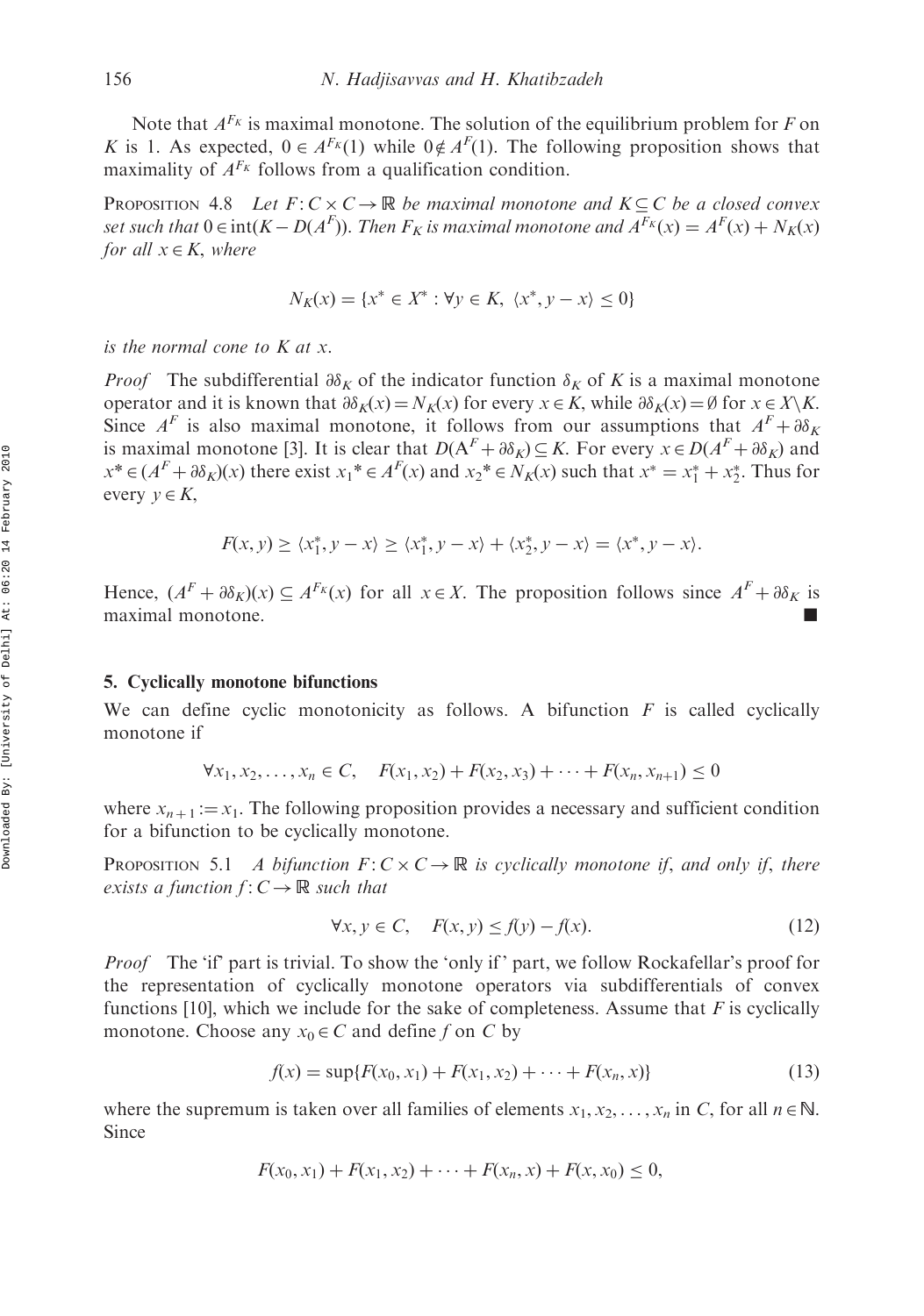we deduce that  $f(x) \leq -F(x, x_0)$  and in particular f is real valued. Also, for any  $x, y \in C$  and  $x_1, x_2, \ldots, x_n \in C$ 

$$
F(x_0, x_1) + F(x_1, x_2) + \cdots + F(x_n, x) + F(x, y) \le f(y).
$$

Taking the supremum over all families  $x_1, x_2, \ldots, x_n$  we deduce that  $f(x) + F(x, y) \leq f(y)$ , i.e. the Equation (12) holds.

Whenever  $F$  is also maximal monotone, more can be said on  $f$ .

PROPOSITION 5.2 Suppose that  $int C \neq \emptyset$  and  $F: C \times C \rightarrow \mathbb{R}$  is maximal monotone and cyclically monotone. Then the following statements are true:

- (1) The sets  $\overline{C}$  and int C are convex, and equalities  $\overline{C} = \overline{D(A^F)}$  and int  $C = \text{int } D(A^F)$ hold; the function f in relation  $(12)$  is uniquely defined up to a constant on int C, and is convex and continuous on int C.
- (2) If in addition  $F(x, \cdot)$  is l.s.c. for every  $x \in C$ , then f is uniquely defined up to a constant, and convex and l.s.c. on C.

Proof

(1) Our assumptions imply that  $A<sup>F</sup>$  is maximal monotone and cyclically monotone. By a well-known theorem of Rockafellar [10], given  $(x_0, x_0^*) \in \text{gr} A^F$ , the function  $\phi: X \to \mathbb{R} \cup \{+\infty\}$  defined by

$$
\phi(x) = \sup_{n \in \mathbb{N}, (x_i, x^*) \in \text{gr } A^{\{x_0^*, x_1^*, x_2, x_3, x_4\}} \{x_0^*, x_1 - x_0\} + \langle x_1^*, x_2 - x_1 \rangle + \dots + \langle x_n^*, x - x_n \rangle \}
$$

is a proper, l.s.c. and convex function such that  $\partial \phi = A^F$ . For every  $x \in C$ ,

$$
\phi(x) = \sup_{n \in \mathbb{N}, (x_i, x_i^*) \in \mathcal{G} \cap \mathcal{A} \atop i=1, 2,...,n} \left\{ \langle x_0^*, x_1 - x_0 \rangle + \langle x_1^*, x_2 - x_1 \rangle + \dots + \langle x_n^*, x - x_n \rangle \right\}
$$
  
\$\leq \sup\_{n \in \mathbb{N}, x\_i \in \mathcal{O} \cap \mathcal{A} \atop i=1, 2,...,n} \left\{ F(x\_0, x\_1) + F(x\_1, x\_2) + \dots + F(x\_n, x) \right\} \leq -F(x, x\_0),

since  $F(x_0, x_1) + F(x_1, x_2) + \cdots + F(x_n, x) + F(x, x_0) \le 0$  by cyclic monotonicity. Hence  $\phi$  is real on C so that  $C \subseteq \text{dom}(\phi)$ . It follows that

$$
\overline{C} \subseteq \overline{\text{dom}(\phi)} = \overline{D(\partial \phi)} = \overline{D(A^F)} \subseteq \overline{C},
$$
  
int  $C \subseteq \text{int dom}(\phi) = \text{int } D(\partial \phi) = \text{int } D(A^F) \subseteq \text{int } C.$ 

Consequently  $\overline{C} = \overline{\text{dom}(\phi)}$  and int  $C = \text{int dom}(\phi)$  are convex. Now let  $f: C \to \mathbb{R}$  be any function such that (12) holds. Then for every  $(x, x^*) \in \text{gr} A^F$  and every  $y \in C$ , we have

$$
f(y) - f(x) \ge \langle x^*, y - x \rangle.
$$

This means that  $\partial \phi \subseteq \partial f$  and by maximal monotonicity of  $\partial \phi$ ,  $\partial \phi = \partial f$ .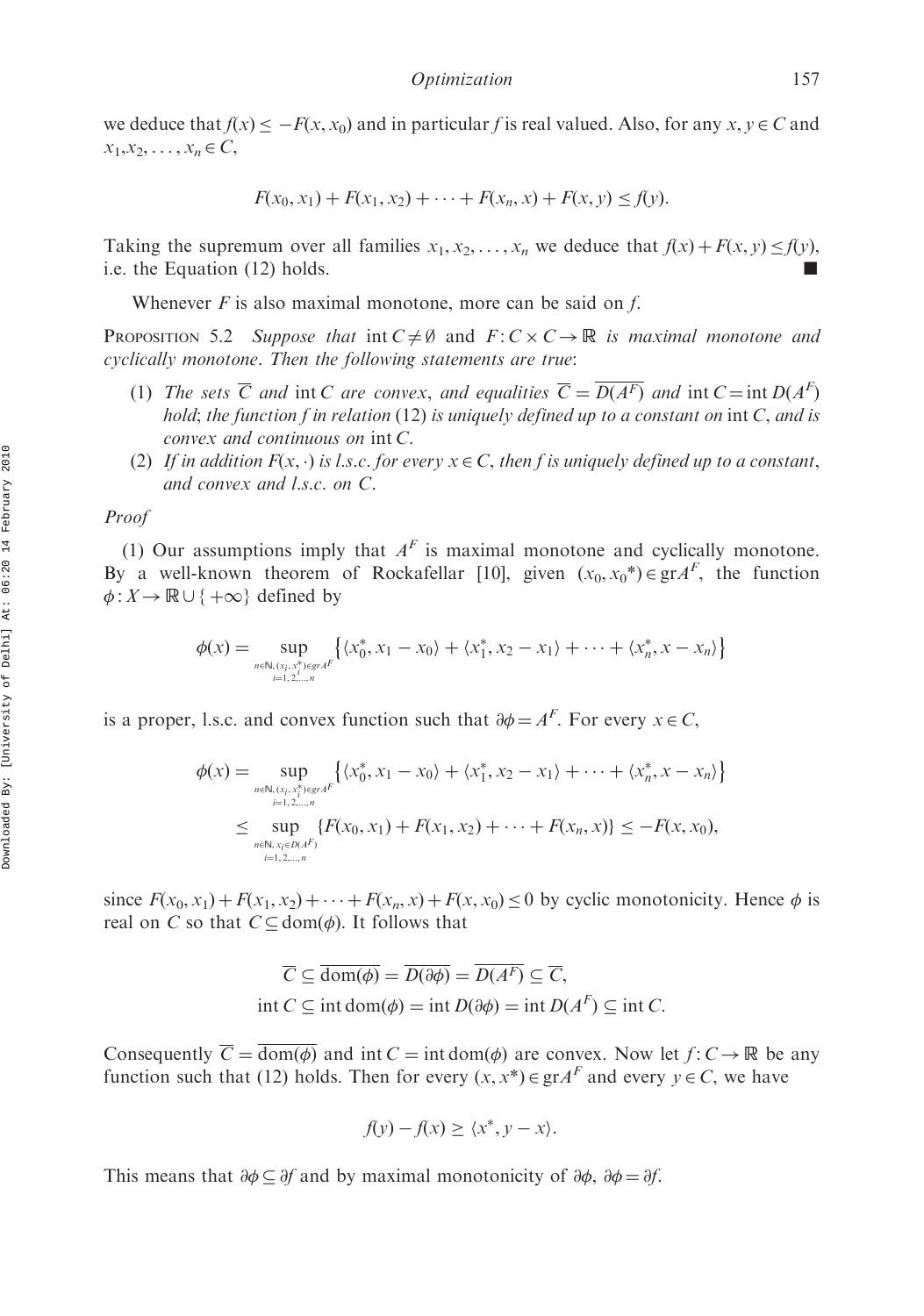For any  $x, y \in C$  and  $\lambda \in (0, 1)$  with  $z: (1 - \lambda)x + \lambda y \in \text{int } C$ , choose  $z^* \in A^F(z)$ . Then from the inequalities

$$
f(x) - f(z) \ge \langle z^*, x - z \rangle
$$

$$
f(y) - f(z) \ge \langle z^*, y - z \rangle
$$

we deduce that

$$
f((1 - \lambda)x + \lambda y) \le (1 - \lambda)f(x) + \lambda f(y). \tag{14}
$$

Hence f is convex on int C. Also, f is l.s.c. on int C since  $\partial f \neq \emptyset$  there. Since  $\partial \phi = \partial f$ , the functions  $\phi$  and f differ by a constant on int C.

(2) Assume that F is l.s.c. and let f be a function satisfying (12). Then for every  $x \in C$ ,

$$
\liminf_{y \to x} (f(y) - f(x)) \ge \liminf_{y \to x} F(x, y) \ge F(x, x) = 0
$$

thus f is l.s.c. From part 1 of the proof we know that int C and  $\overline{C}$  are convex. Adding a constant if necessary, we may assume that  $f = \phi$  on int C. For any  $x \in C$ , choose  $y \in \text{int } C$ and a sequence  $x_n = (1 - \lambda_n)x + \lambda_n y$ ,  $n \in \mathbb{N}$ , with  $\lambda_n > 0$  and  $\lambda_n \to 0$ . Since  $C \subseteq \text{dom}(\phi)$  and int  $C = \text{int dom}(\phi)$ , we have  $x_n \in \text{int dom}(\phi) = \text{int } C$ . Using (14) which is valid whenever  $(1 - \lambda)x + \lambda y \in \text{int } C$  and lower semicontinuity of f we obtain

$$
\liminf_{n} f(x_n) \leq \liminf_{n} ((1 - \lambda_n)f(x) + \lambda_n f(y)) = f(x) \leq \liminf_{n} f(x_n).
$$

Hence  $f(x) = \lim_{n \to \infty} \inf_{n \to \infty} f(x_n)$ . Using the same argument for  $\phi$ , we deduce that  $\phi(x) = \lim_{n \to \infty} \inf_{n} \phi(x_n)$ . Consequently,

$$
f(x) = \liminf_{n} f(x_n) = \liminf_{n} \phi(x_n) = \phi(x).
$$

Thus  $f = \phi$  on C and this implies that f is convex.

The following example shows that a convex function such that (12) holds may not exist, if  $F(x, \cdot)$  is not l.s.c.

*Example 5.3* Let  $\phi : \mathbb{R}^2 \to \mathbb{R} \cup \{ +\infty \}$  be the function with dom $(\phi) = Q := [-1, 1] \times$  $[-1, 1]$  defined by

$$
\phi(a, b) = -\left(\sqrt{1 - a^2} + \sqrt{1 - b^2}\right).
$$

Then  $\phi$  is convex, differentiable on int Q and such that  $D(\partial \phi) = \text{int } Q$ . Further let f be any function with  $dom(f) = Q$  and such that  $f = \phi$  on int  $Q, f \geq \phi$  on  $\partial Q$ , and f is not convex (for instance,  $f = \phi$  on  $\mathbb{R}^2 \setminus \{(1, 0)\}$  and  $f(1, 0) = 1$ ). Define the cyclically monotone bifunction  $F: Q \times Q \rightarrow \mathbb{R}$  by

$$
F(x, y) = f(y) - f(x).
$$

For every  $x \in \text{int } Q$  and  $y \in Q$ ,

$$
F(x, y) = f(y) - f(x) \ge \phi(y) - \phi(x) \ge \langle \nabla \phi(x), y - x \rangle.
$$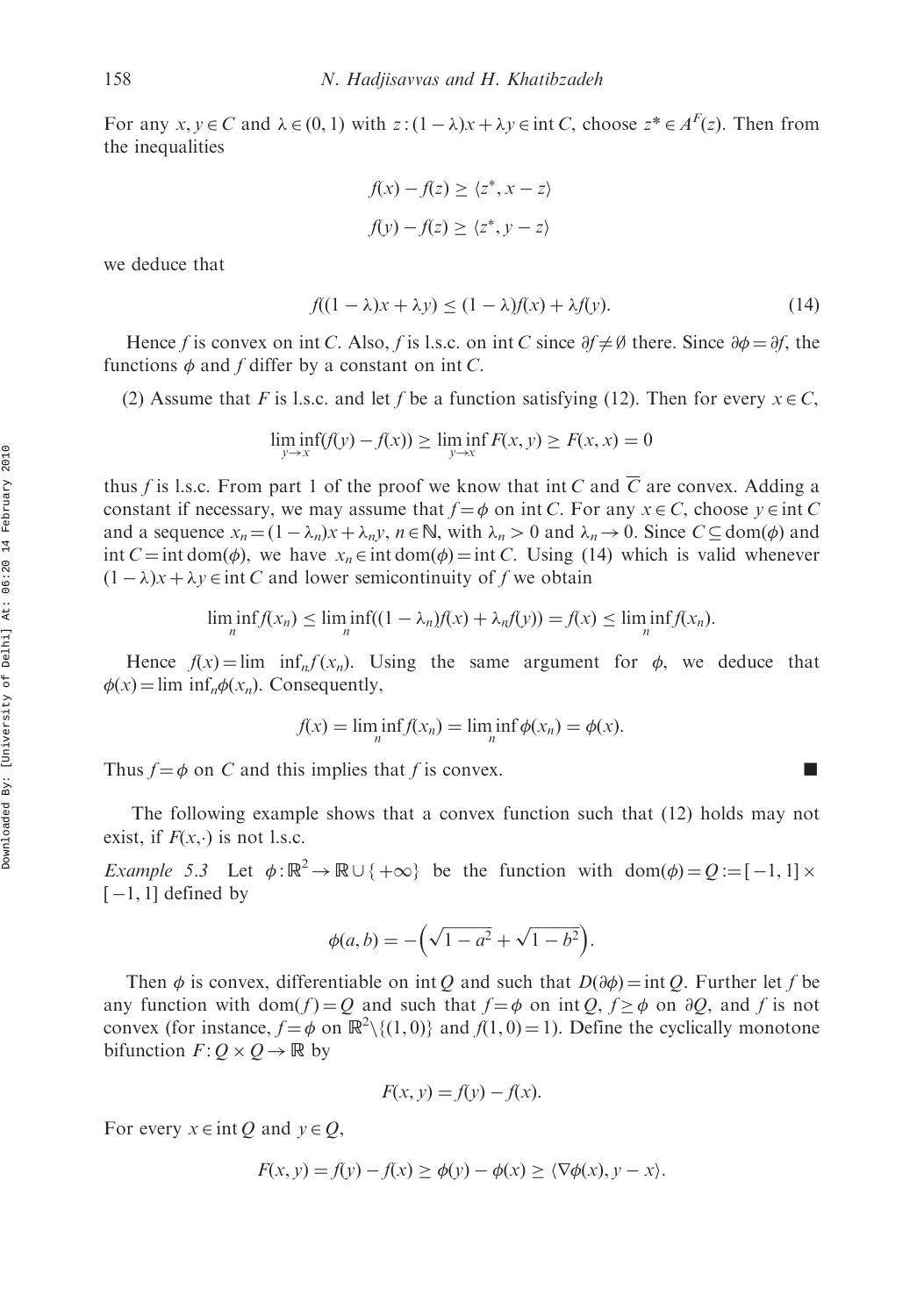Since  $D(\partial \phi) = \text{int } Q$ , it follows that  $\partial \phi(x) \subseteq A^F(x)$  for every  $x \in \mathbb{R}^2$ . By maximal monotonicity of  $\partial \phi$  we obtain that  $A^F = \partial \phi$  hence F is maximal monotone.

Now assume that there exists a convex function  $f_1: Q \to \mathbb{R}$  such that

$$
\forall x, y \in Q, \quad F(x, y) \le f_1(y) - f_1(x).
$$

Fix  $y \in Q$ . Since  $f(y) - f(x) \le f_1(y) - f_1(x)$  for all  $x \in Q$ , interchanging x and y we obtain  $f(x) - f(y) \leq f_1(x) - f_1(y)$  and finally

$$
\forall x \in Q, f(x) = f_1(x) - f_1(y) + f(y) = f_1(x) + k
$$

where  $k$  is a constant. This means that  $f$  is convex, a contradiction.

The next example shows that cyclic monotonicity of  $A<sup>F</sup>$  does not imply cyclic monotonicity of F, even if F is monotone, C is a convex subset of R and  $A^F$  is a subdifferential of a proper l.s.c. convex function.

Example 5.4 Let  $C = (-1, 1]$  and  $f(x) = 1/(1-x^2)$  for  $x \in (-1, 1]$ . We define  $F: C \times C \rightarrow \mathbb{R}$  by  $F(x, y) = f(y) - f(x)$  whenever  $x, y \in (-1, 1)$ ,  $F(x, 1) = f'(x)(1 - x)$  and  $F(1, x) = -f'(x)(1-x)$  for  $x \in (-1, 1)$ , and  $F(1, 1) = 0$ . It is obvious that F is monotone. We compute  $A^F$ . For every  $x \in (-1, 1)$  and any  $y \in (-1, 1]$  it is clear from the definition that

$$
F(x, y) \ge f'(x)(y - x).
$$

Thus,  $\partial f(x) = {f'(x)} \subseteq A^F(x)$  for all  $x \in D(\partial f)$ . It follows by maximality of  $\partial f$  that  $A<sup>F</sup> = \partial f$  and in particular  $A<sup>F</sup>$  is cyclically monotone. However, F is not cyclically monotone since

$$
F\left(\frac{-1}{2},\frac{1}{2}\right) + F\left(\frac{1}{2},1\right) + F\left(1,\frac{-1}{2}\right) = 0 + f'\left(\frac{1}{2}\right)\left(1-\frac{1}{2}\right) - f'\left(\frac{-1}{2}\right)\left(1+\frac{1}{2}\right) = 2f'\left(\frac{1}{2}\right) > 0.
$$

#### Acknowledgement

The authors would like to thank the referee for his very careful reading of the manuscript, which lead to important improvements.

# **References**

- [1] M. Ait Mansour, Z. Chbani, and H. Riahi, Recession bifunction and solvability of noncoercive equilibrium problems, Commun. Appl. Anal. 7 (2003), pp. 369–377.
- [2] E. Blum and W. Oettli, From optimization and variational inequalities to equilibrium problems, Math. Student 63 (1994), pp. 123–145.
- [3] J.M. Borwein, *Maximality of sums of two maximal monotone operators*, Proc. Amer. Math. Soc. 134 (2006), pp. 2951–2955.
- [4] P.L. Combettes and S.A. Hirstoaga, Equilibrium programming in Hilbert spaces, J. Nonlinear Convex Anal. 6 (2005), pp. 117–136.